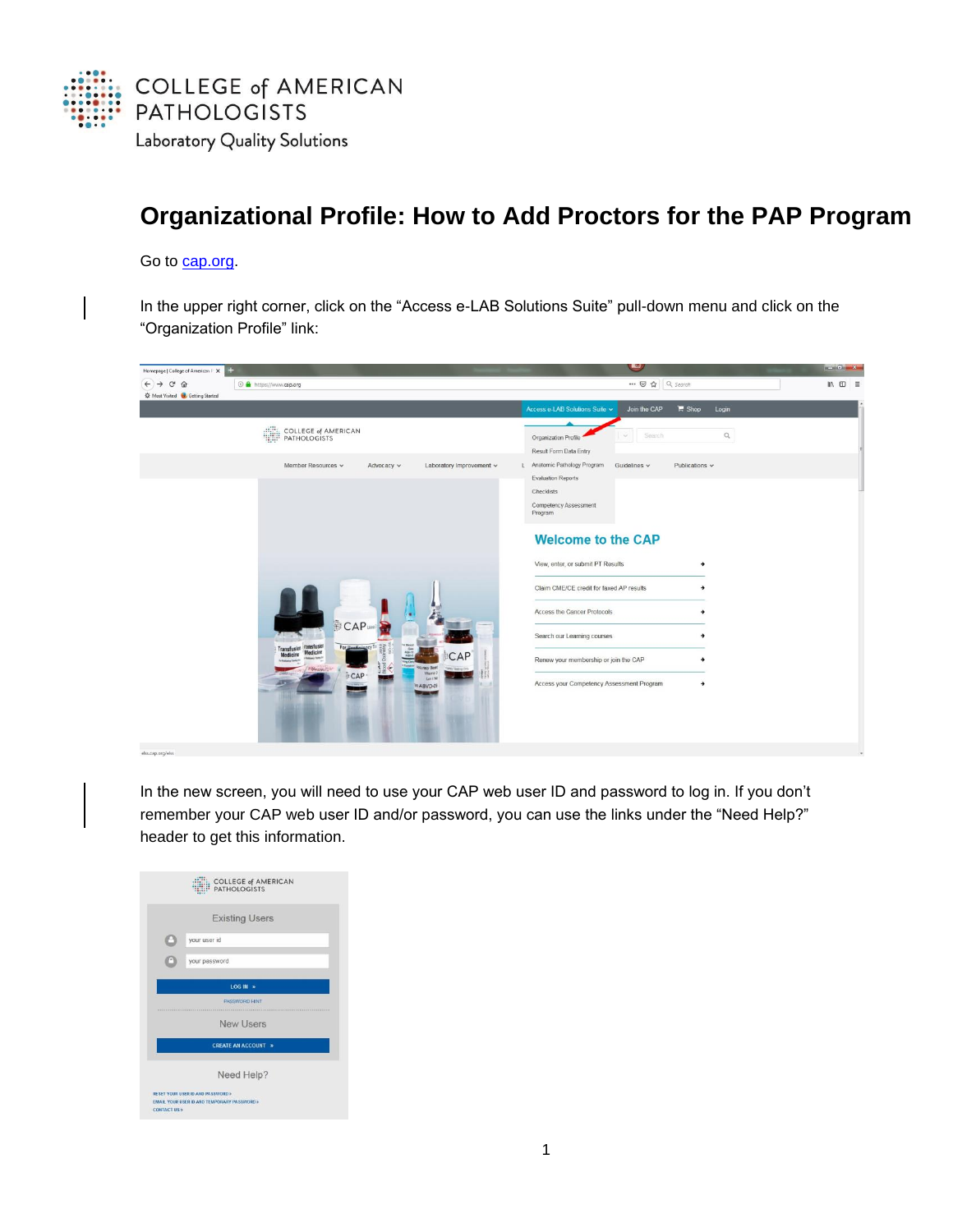Once you are logged in, you will go directly to the Organization Profile page. In the new screen, move the mouse pointer to the "Demographics" section on the left. Click on the "Account List" listing.

| <b>ORGANIZATION PROFILE</b>                                     |                                                                                                                                                                                       | ← Back to Staff Admin Tools  <br>Go to e-LAB Solutions Suite |
|-----------------------------------------------------------------|---------------------------------------------------------------------------------------------------------------------------------------------------------------------------------------|--------------------------------------------------------------|
|                                                                 |                                                                                                                                                                                       |                                                              |
|                                                                 | Email accred@cap.org or call (800) 323-4040 (US); +001 (847) 832-7000 (International), for questions about the Organization Profile, Application/reapplication/maintenance processes. |                                                              |
| <sup>1</sup> Watch the Introduction and General Navigation Demo |                                                                                                                                                                                       |                                                              |
|                                                                 |                                                                                                                                                                                       |                                                              |
| <b>Demographics</b>                                             | <b>General Information</b>                                                                                                                                                            | <b>Relationships</b>                                         |
| <b>Basic Details &gt;&gt;</b>                                   | General Questionnaire >>                                                                                                                                                              | Licensure and Certification >>                               |
| Addresses and Phones >>                                         | FTEs and Annual Test Volumes >>                                                                                                                                                       | <b>Inspection Unit &gt;&gt;</b>                              |
| Account List >>                                                 | Information Systems >>                                                                                                                                                                |                                                              |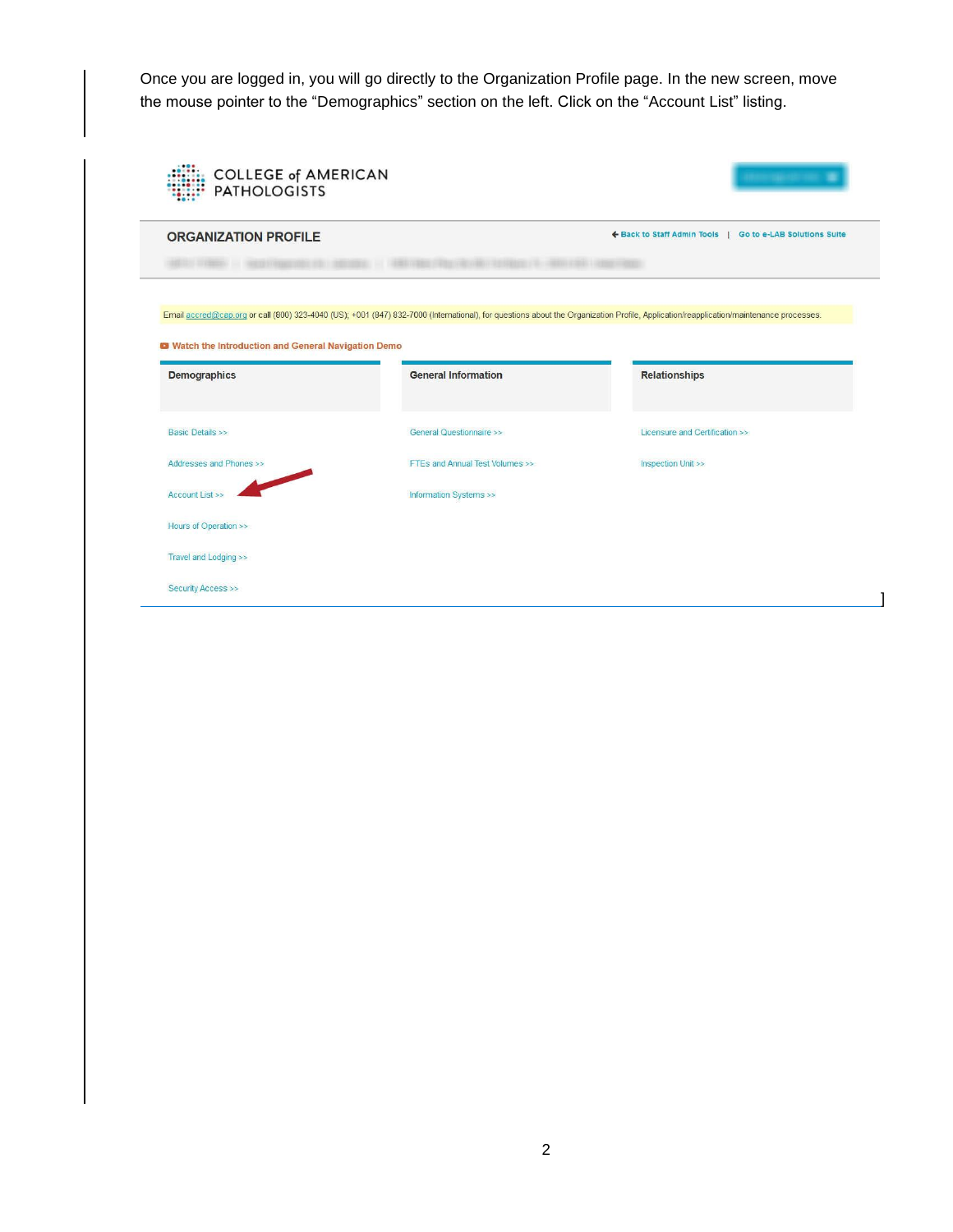The new screen displays a list of active accounts connected to your CAP #. Look for the account enrolled in PAP. (In the example below, this is the second account.) Under the far right column labeled "Actions," click on the "View/Update" link.

| <b>ORGANIZATION PROFILE</b>                                       |                                                              |             |                         | ← Back to Staff Admin Tools   Go to e-LAB Solutions Suite |                              |
|-------------------------------------------------------------------|--------------------------------------------------------------|-------------|-------------------------|-----------------------------------------------------------|------------------------------|
| <b>Organization Profile Home &gt; Demographics - Account List</b> |                                                              |             |                         |                                                           |                              |
| <b>Demographics</b>                                               | Account List <sup>O</sup>                                    |             |                         |                                                           |                              |
| <b>Basic Details</b>                                              | <b>12 Watch the Account List Demo</b>                        |             |                         |                                                           |                              |
| <b>Addresses and Phones</b>                                       | Find:                                                        |             |                         |                                                           |                              |
| <b>Account List</b>                                               | b<br>2 Accounts                                              |             |                         |                                                           | <b>9</b> Address   & Contact |
| Hours of Operation                                                | Account#<br><b>Account Description</b><br>Phone $#_{\nabla}$ | Ship To     | <b>Bill To</b>          | Mail To                                                   | <b>Actions</b>               |
| <b>Travel and Lodging</b>                                         |                                                              | $\mathbf Q$ | $\circ$                 |                                                           | View/Update                  |
| <b>Security Access</b>                                            |                                                              |             |                         |                                                           |                              |
|                                                                   |                                                              |             |                         |                                                           |                              |
|                                                                   |                                                              |             |                         |                                                           |                              |
|                                                                   |                                                              |             | <b>Like control and</b> | Mail will be addressed to                                 | View/Update                  |
|                                                                   |                                                              |             |                         |                                                           |                              |
|                                                                   |                                                              | $\mathbf Q$ |                         | shipping contact at the<br>mailing address                |                              |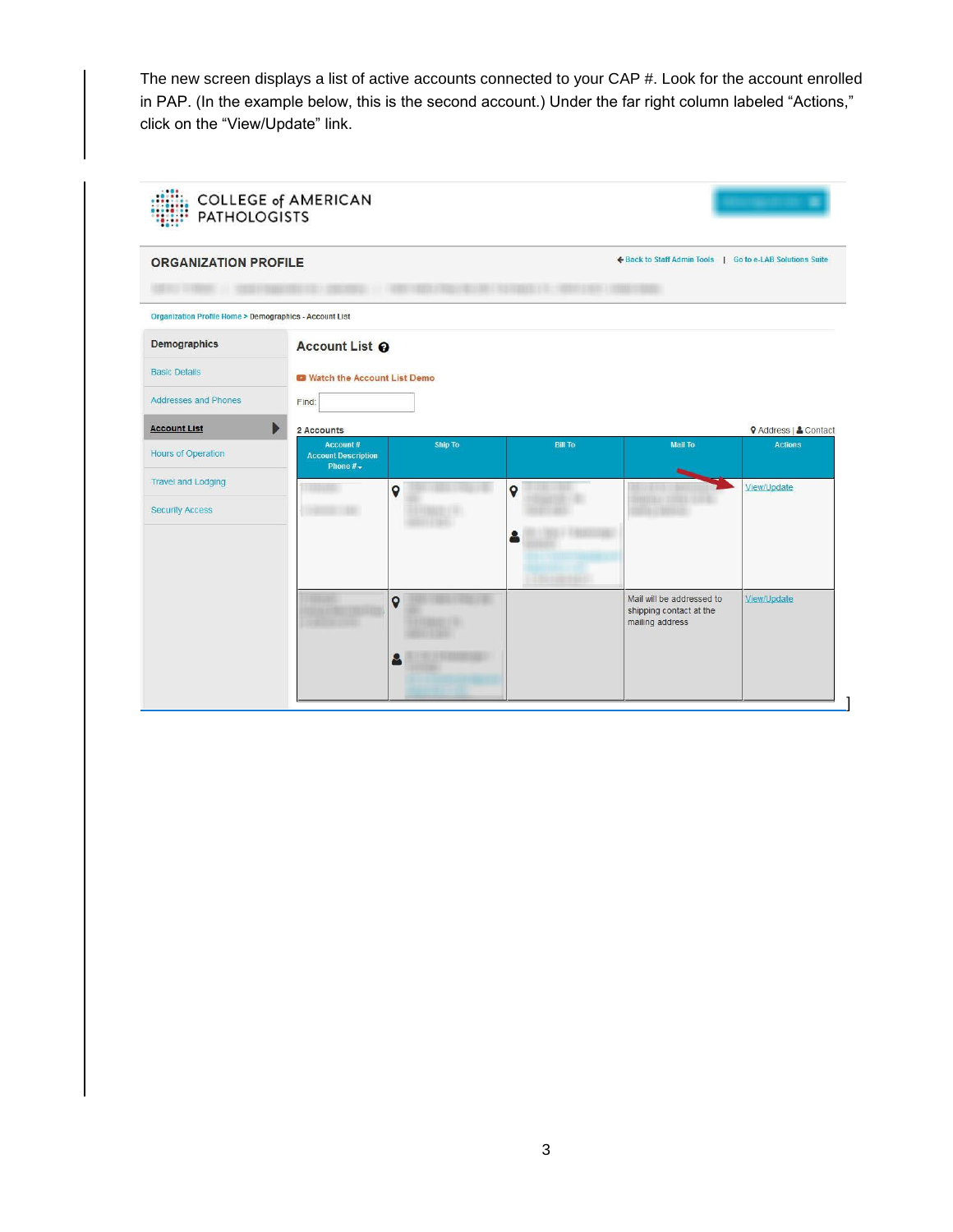The new screen will look something like this:

| <b>ORGANIZATION PROFILE</b> |                                                                                                                                                                                                                                                                                                                                                                                                                                                                                 | ← Back to Staff Admin Tools   Go to e-LAB Solutions Suite |                      |
|-----------------------------|---------------------------------------------------------------------------------------------------------------------------------------------------------------------------------------------------------------------------------------------------------------------------------------------------------------------------------------------------------------------------------------------------------------------------------------------------------------------------------|-----------------------------------------------------------|----------------------|
|                             | Organization Profile Home > Demographics - Accounts > Account Details                                                                                                                                                                                                                                                                                                                                                                                                           |                                                           | <b>Audit History</b> |
| <b>E Account Details</b>    | <b>Account Details - Account Details - Account Details</b>                                                                                                                                                                                                                                                                                                                                                                                                                      |                                                           | *Required            |
|                             | <b>Account Description</b>                                                                                                                                                                                                                                                                                                                                                                                                                                                      |                                                           |                      |
|                             | Description:                                                                                                                                                                                                                                                                                                                                                                                                                                                                    |                                                           | Update               |
|                             | <b>Paperless Proficiency Testing Options</b>                                                                                                                                                                                                                                                                                                                                                                                                                                    |                                                           |                      |
|                             | Online access to the current and previous two years of evaluations and associated participant summaries are available online for your<br>laboratory. Summarized performance information is also available via the online Performance Analytics Dashboard.<br>Proficiency testing can be ordered using CAP's online store. A current catalog for Surveys and Anatomic Pathology Education<br>Programs, including quality management tools, is available within the online store. |                                                           |                      |
|                             | * Opt out of receiving paper proficiency testing evaluations, including participant<br>summaries? No                                                                                                                                                                                                                                                                                                                                                                            |                                                           | Update               |
|                             | * Opt out of receiving paper order renewal packet? No                                                                                                                                                                                                                                                                                                                                                                                                                           |                                                           |                      |
|                             |                                                                                                                                                                                                                                                                                                                                                                                                                                                                                 |                                                           |                      |
|                             | <b>Phone/Fax</b>                                                                                                                                                                                                                                                                                                                                                                                                                                                                |                                                           |                      |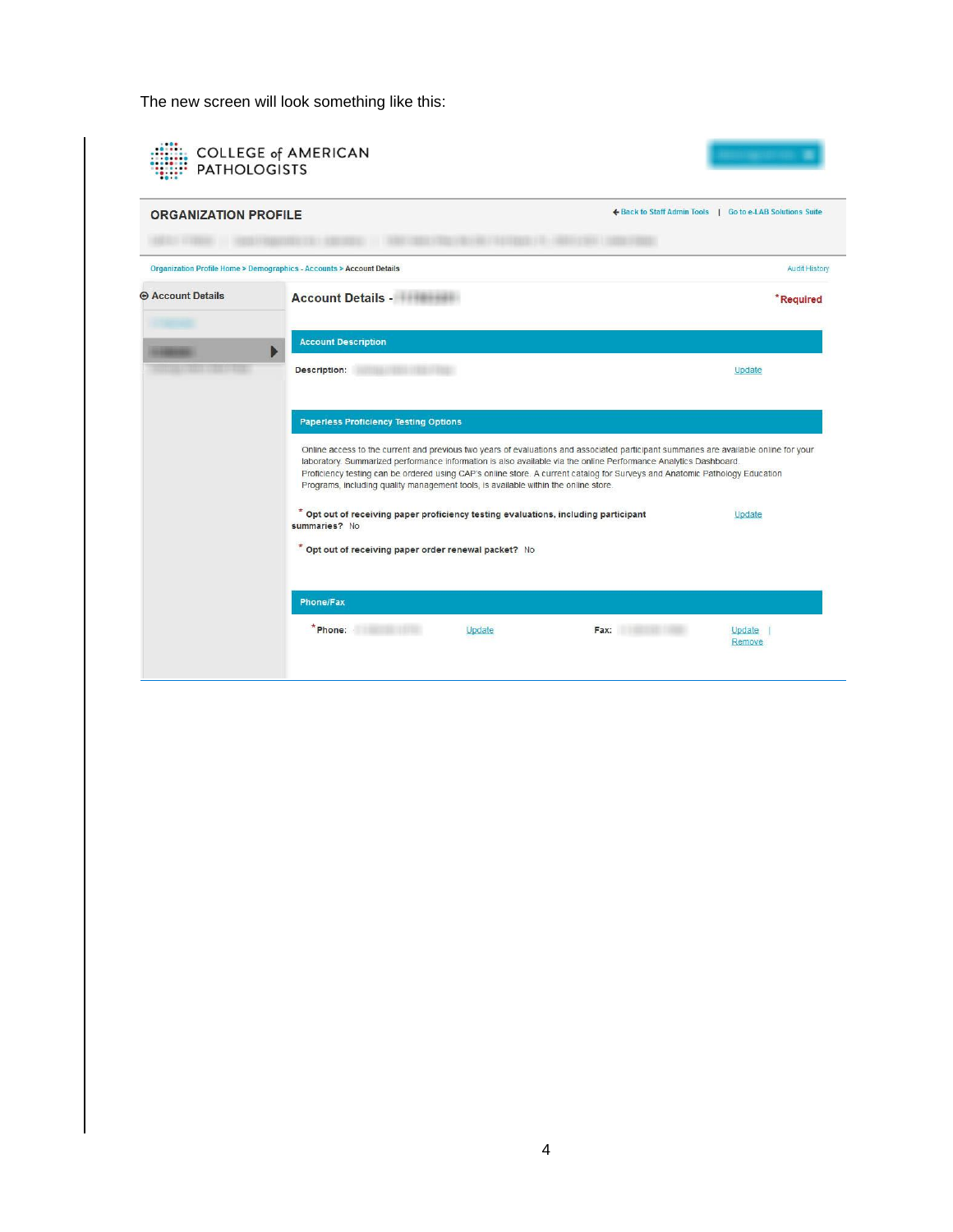Scroll down to the "Proctor" heading, which is near the bottom of the list. Click on the "Add" link.

| Mail To                                                    |               |                               |                                                                                  |
|------------------------------------------------------------|---------------|-------------------------------|----------------------------------------------------------------------------------|
| * Address:<br>(Used for Mailing Evaluations/Other Reports) | Update        |                               | Contact: Mail will be addressed to<br>shipping contact at the<br>mailing address |
| Ordering @                                                 |               |                               |                                                                                  |
| Contact:                                                   | Update        |                               |                                                                                  |
| Proctor                                                    |               |                               |                                                                                  |
| 2 Contact(s)<br>Find:                                      | Remove<br>Add |                               |                                                                                  |
| Update<br>m                                                |               | Update<br><b>FRIDAY CLOSE</b> |                                                                                  |
| <b>Dunning</b>                                             |               |                               |                                                                                  |
| 0 Contact(s):                                              | Add           |                               |                                                                                  |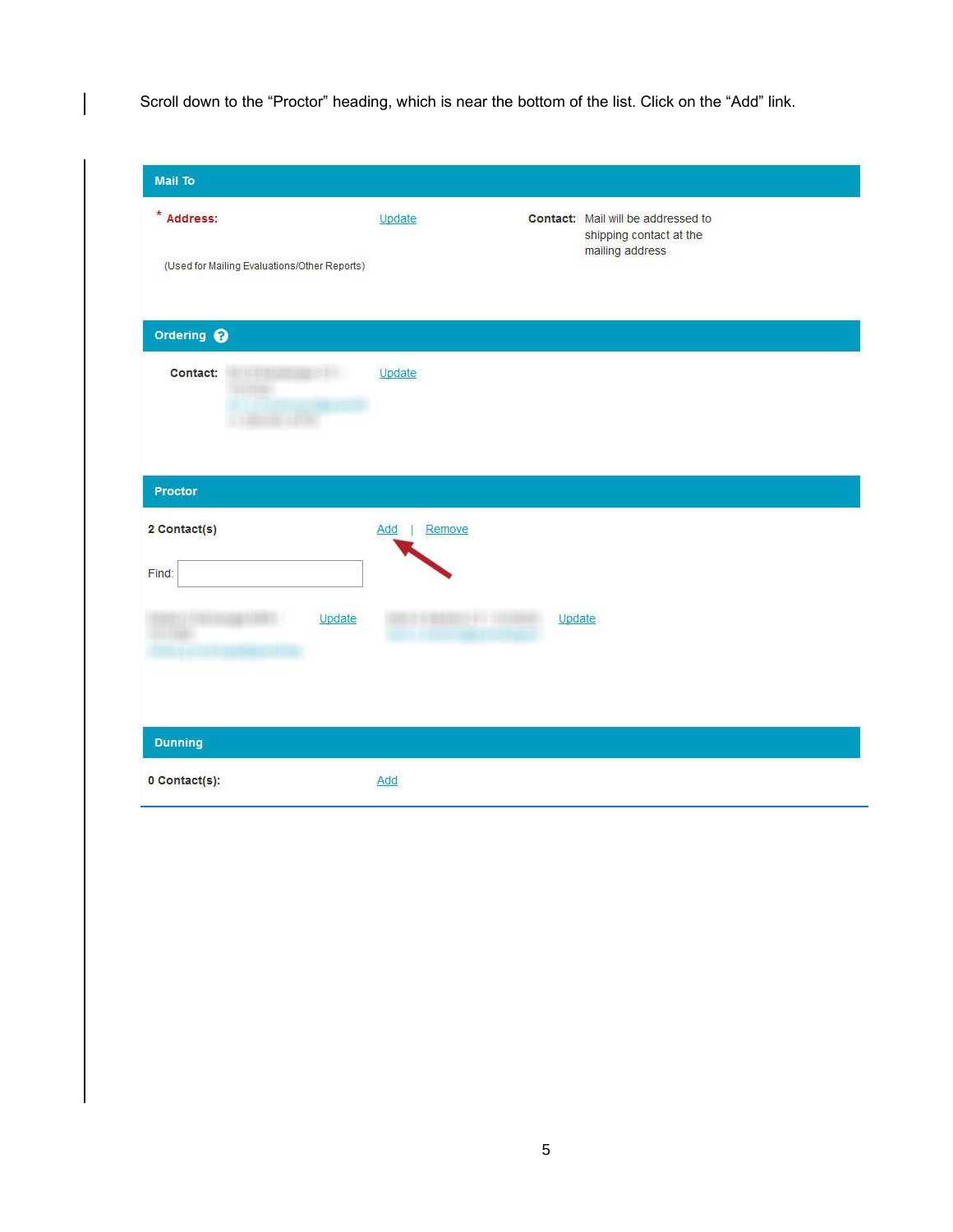A new window will open. If you are adding a proctor from your existing personnel, under the "Select" column, click the radio button for the individual to add as a proctor.

| <b>Add Proctor</b>                              |                                                  |                             |              |     |  |
|-------------------------------------------------|--------------------------------------------------|-----------------------------|--------------|-----|--|
| Account #:<br>Description:<br>Current person in | <b>ENTERNATION</b><br><b>STATISTICS</b><br>role: | <b>Landing Card Studies</b> |              |     |  |
| Find:                                           | Select/add a person for this role                |                             |              |     |  |
| 15 Personnel                                    |                                                  |                             |              |     |  |
| Select                                          | <b>Name</b><br>CAP Personal ID#-                 | Email                       | <b>Phone</b> | Fax |  |
| $\bigcirc$                                      |                                                  |                             |              |     |  |
| $\circ$                                         |                                                  |                             |              |     |  |
| $\circ$                                         |                                                  |                             |              |     |  |
| $\circ$                                         |                                                  |                             |              |     |  |
| $\circ$                                         |                                                  |                             |              |     |  |
| <b>Add Person</b>                               |                                                  |                             |              |     |  |
| SAVE AND SUBMIT                                 | Cancel                                           |                             |              |     |  |
|                                                 |                                                  |                             |              |     |  |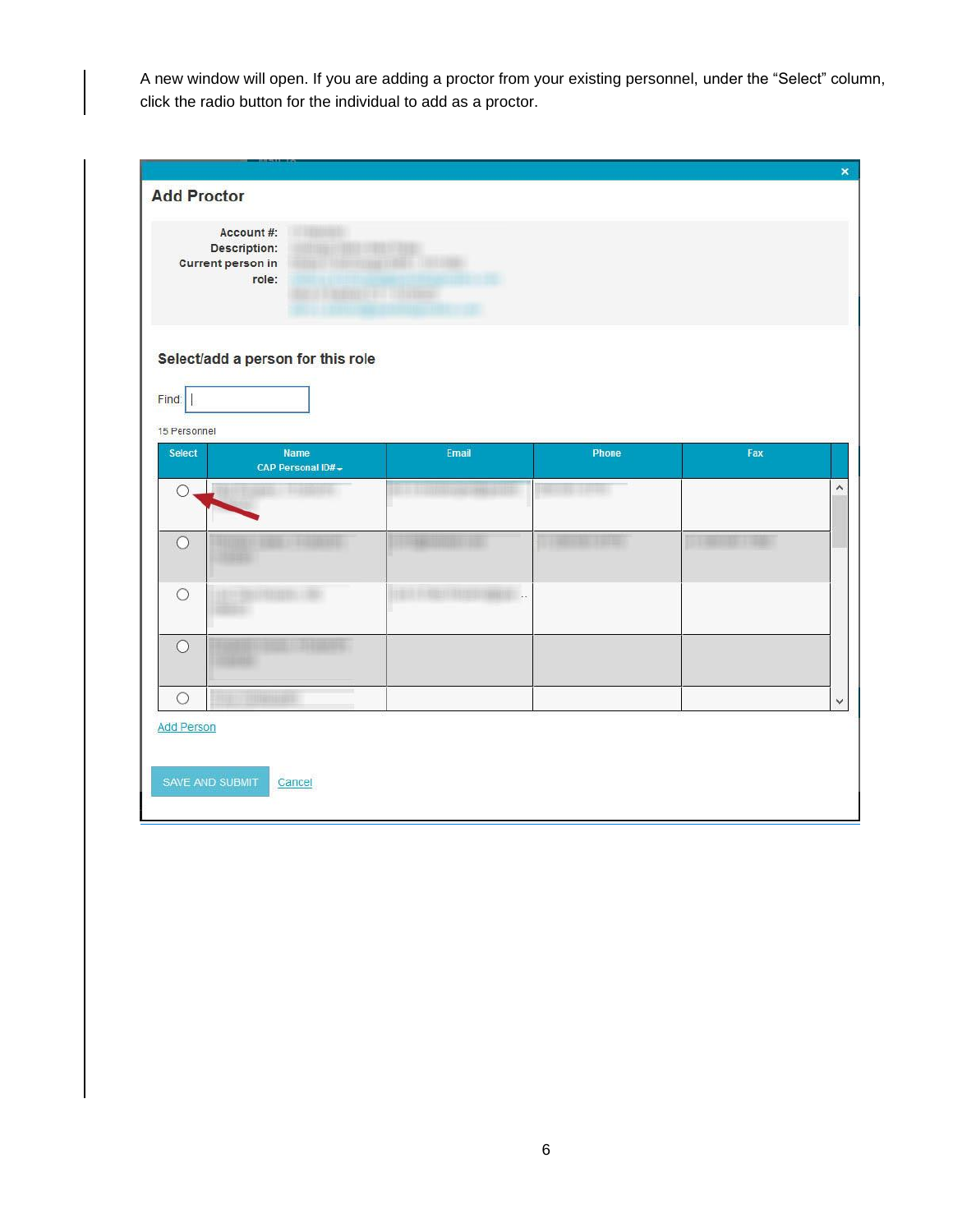A new window will immediately appear for that individual. Confirm all information supplied is correct. If the required Email address field is incorrect, you can correct it here. You will also need to confirm that the laboratory director or designee certifies that meets the criteria to be a proctor and can perform the responsibilities of a Proficiency Testing Proctor. Do this by checking the box. (Note: this is also a required field.) Once complete, click the "SAVE AND SUBMIT" button.

|                                                                 |        |           |          |      |                                                                                                                                   | $\boldsymbol{\mathsf{x}}$ |
|-----------------------------------------------------------------|--------|-----------|----------|------|-----------------------------------------------------------------------------------------------------------------------------------|---------------------------|
| <b>Add Proctor</b>                                              |        |           |          |      |                                                                                                                                   | *Required                 |
| Account#:<br><b>Description:</b><br>Current person in<br>role:  |        |           |          |      |                                                                                                                                   |                           |
| $<<$ Back<br><b>Selected Person Details</b>                     |        |           |          |      |                                                                                                                                   |                           |
|                                                                 |        |           |          |      |                                                                                                                                   |                           |
| Name:                                                           |        |           |          |      |                                                                                                                                   |                           |
| $*Email:$                                                       |        |           |          |      |                                                                                                                                   |                           |
| Phone:                                                          | $+1$   | v         |          | Ext: |                                                                                                                                   |                           |
|                                                                 |        | XXX       | XXX-XXXX |      |                                                                                                                                   |                           |
| Fax:                                                            | $+1$   | $\forall$ |          | Ext: | No fax $#$                                                                                                                        |                           |
|                                                                 |        | XXX       | XXX-XXXX |      |                                                                                                                                   |                           |
| $\star$<br>responsibilities of CAP Proficiency Testing Proctor. |        |           |          |      | The laboratory director or designee has certified that the selected individual meet the criteria and is capable of performing the |                           |
| SAVE AND SUBMIT                                                 | Cancel |           |          |      |                                                                                                                                   |                           |
|                                                                 |        |           |          |      |                                                                                                                                   |                           |